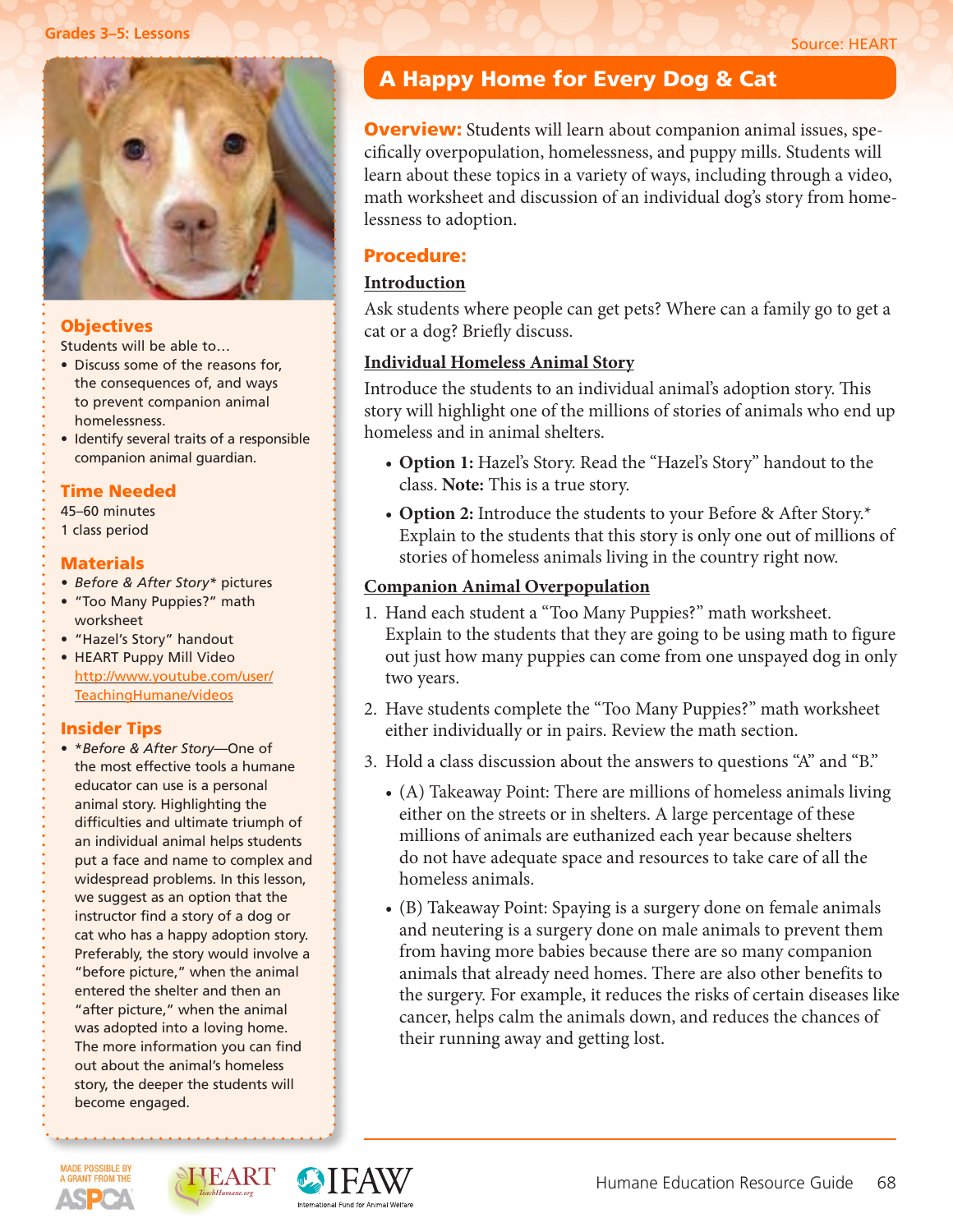#### **Insider Tips (continued)**

. . . . . . . . . . . . . . . . . .

• To find a *Before & After Story*, we suggest contacting your local animal shelter and rescue groups. You could also do online research or ask friends and family.

#### **Classroom Teachers**

- As an extension activity, have the students write a story from the point of view of a dog living in a puppy mill or living in a shelter.
- As an extension activity, see the Homeless Animal Stories, and discussion questions, in the Helping Homeless Animals Activity #2 for Grades 3–5.
- This activity aligns to Common Core Math Standard 3.OA; Speaking and Listening Standards 1, 2, and 3; and Writing Standards 2 and 4.

#### **Outside Humane Educators**

- If possible, arrange a field trip to a local animal shelter or animal rescue group so students can meet animals affected by homelessness.
- If the math computations are too difficult for your students, consider doing the math worksheet together as a class and have the students follow along.

#### Resource Links

#### **Companion Animal Homelessness**

- http://www.nhes.org/articles/ view/696
- http://www.peta.org/ issues/companion-animals/ overpopulation.aspx
- http://www.aspca.org/adoption/petoverpopulation.aspx

#### **Puppy Mills**

- www.humanesociety.org/issues/ puppy\_mills
- http://www.aspca.org/PUPPYMILLS
- http://bestfriends.org/ common/pages/resourcearticle. aspx?id=21474864659

• http://www.ifaw.org/united-states/ resource-centre/how-much-doggiemy-browser

## **Lesson 4: A Happy Home for Every Dog & Cat**

#### **Puppy Mills**

- 1. Explain to students that even though there are millions of homeless animals waiting for forever homes, and many more animals being born on the streets every year, there are still people who purposely breed puppies and kittens. Introduce the topic of puppy mills, briefly describe what a puppy mill is and introduce the HEART Puppy Mill Video.
- 2. Play the HEART Puppy Mill Video for the class.
- 3. After the video, ask the students the following discussion questions and debrief:
	- Do you have any initial comments/feelings to share about the video?
	- Describe what you saw in the video.
	- Where do most puppies go after they are born on puppy mills?
	- Would any of you treat your own dog the way the dogs in the video were treated?
	- Why do puppy mill operators treat their dogs this way and keep them in those conditions?
	- What can we do to help stop puppy mills?

#### Wrap Up:

- 1. Ask students what they learned today. Possible answers:
	- Companion animal overpopulation is a big problem.
	- Spaying/neutering, adoption and supporting adoption centers can help reduce overpopulation and homelessness.
	- Puppy mills are terrible places where dogs are not treated well and their puppies are sold at pet stores where unsuspecting people often buy cute puppies.
- 2. Ask students what they can do in their own lives to help homeless animals and puppy mill dogs. Possible answers:
	- Write to pet stores and legislators.
	- Boycott pet stores that sell puppies from puppy mills.
	- • Always adopt your animals from local shelters.
	- Educate others on these topics.
	- Support organizations dedicated to solving these problems.





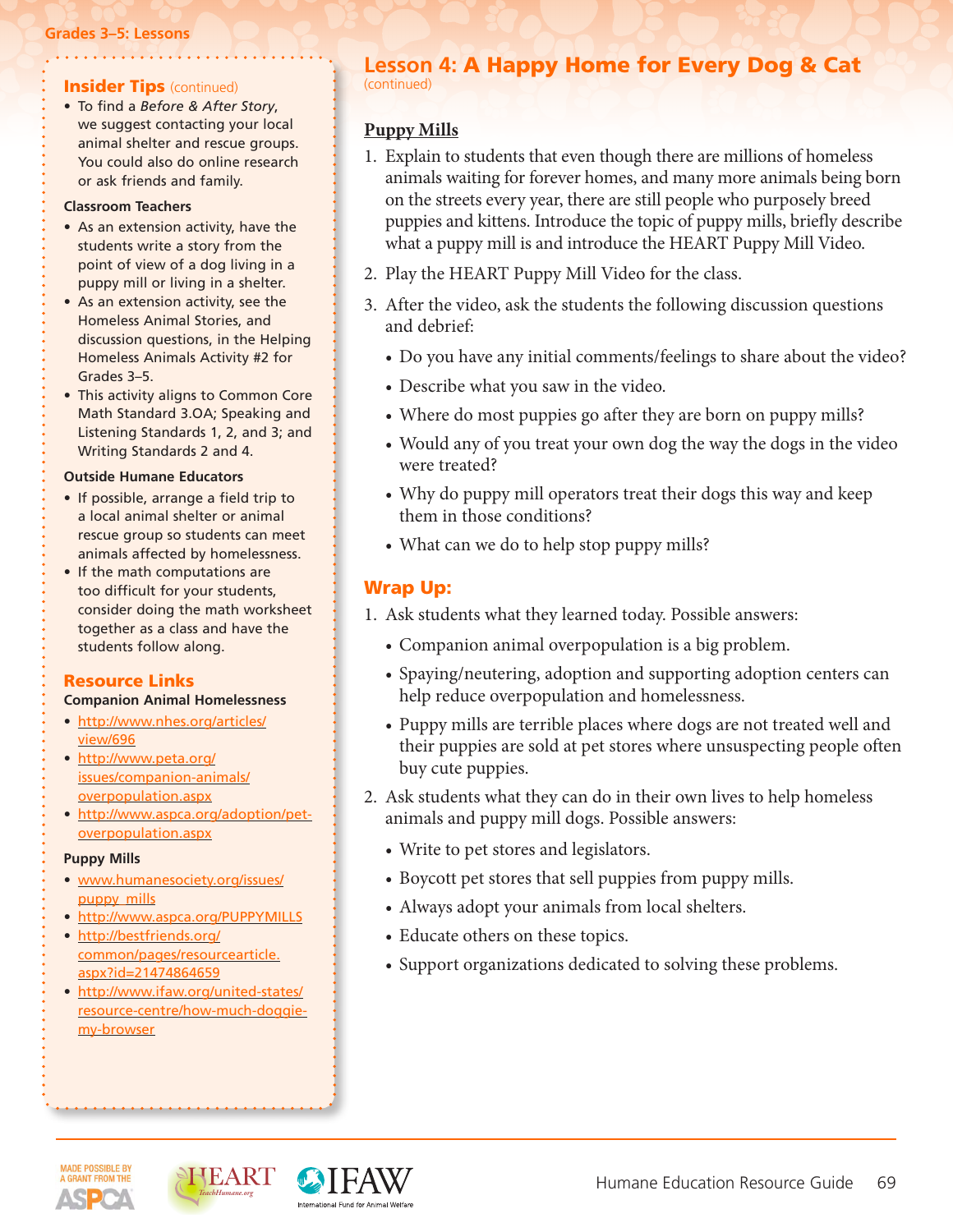# Too Many Puppies?

#### Name: \_\_\_\_\_\_\_\_\_\_\_\_\_\_\_\_\_\_\_\_\_\_\_\_\_\_\_\_\_\_\_\_\_\_\_\_\_\_\_\_\_\_\_ Date:\_\_\_\_\_\_\_\_\_\_\_\_\_\_\_\_\_\_\_\_\_\_\_

Meet Lacy. She is a nice dog with a nice family. Unfortunately, Lacy's family never got her spayed (a safe surgery to make sure Lacy doesn't have any unwanted puppies). Follow the directions to see just how many puppies can come from just one unspayed dog like Lacy.

**Directions:** Read each sentence and write the correct number of puppies into the right column. To get the total number of puppies, add up all the numbers in the right column.



|                                                                                                                                   | 1. Lacy's family wants ONE dog and gets Lacy.                                                                       |  |
|-----------------------------------------------------------------------------------------------------------------------------------|---------------------------------------------------------------------------------------------------------------------|--|
|                                                                                                                                   | 2. In January, Lacy had EIGHT puppies. Her first litter of puppies consisted of two<br>males and six females.       |  |
|                                                                                                                                   | 3. In June, Lacy had her second litter. She had SIX more puppies. Three were male and<br>three were female.         |  |
|                                                                                                                                   | 4. In August, Lacy's SIX daughters from her first litter each had SEVEN puppies.<br>24 were female. (6x7)           |  |
|                                                                                                                                   | 5. In December, Lacy had her third litter of <b>SIX</b> puppies. They were all female.                              |  |
|                                                                                                                                   | 6. By the next January, Lacy's THREE daughters from her second litter each had SIX<br>puppies. 6 were female. (3x6) |  |
|                                                                                                                                   | 7. In May, Lacy's TWENTY-FOUR granddaughters from her first litter each had FIVE<br>puppies. 72 were female. (24x5) |  |
|                                                                                                                                   | 8. In July, Lacy's SIX granddaughters from her second litter each had FOUR puppies.<br>15 were female. (6x4)        |  |
|                                                                                                                                   | 9. In August, Lacy's SIX daughters from her third litter each had FIVE puppies.<br>10 were female. (6x5)            |  |
| 10. In December, Lacy's SEVENTY-TWO great granddaughters from her first litter each<br>had FIVE puppies. 120 were females. (72x5) |                                                                                                                     |  |
| What is the <b>TOTAL</b> number of puppies that were born because of one unspayed dog<br>in two years?                            |                                                                                                                     |  |

A) Will it be easy to find homes for all these puppies? What could happen to them?

B) What could Lacy's family have done to prevent so many puppies from being born?

\_\_\_\_\_\_\_\_\_\_\_\_\_\_\_\_\_\_\_\_\_\_\_\_\_\_\_\_\_\_\_\_\_\_\_\_\_\_\_\_\_\_\_\_\_\_\_\_\_\_\_\_\_\_\_\_\_\_\_\_\_\_\_\_\_\_\_\_\_\_\_\_\_\_\_\_\_\_\_\_\_

\_\_\_\_\_\_\_\_\_\_\_\_\_\_\_\_\_\_\_\_\_\_\_\_\_\_\_\_\_\_\_\_\_\_\_\_\_\_\_\_\_\_\_\_\_\_\_\_\_\_\_\_\_\_\_\_\_\_\_\_\_\_\_\_\_\_\_\_\_\_\_\_\_\_\_\_\_\_\_\_\_

\_\_\_\_\_\_\_\_\_\_\_\_\_\_\_\_\_\_\_\_\_\_\_\_\_\_\_\_\_\_\_\_\_\_\_\_\_\_\_\_\_\_\_\_\_\_\_\_\_\_\_\_\_\_\_\_\_\_\_\_\_\_\_\_\_\_\_\_\_\_\_\_\_\_\_\_\_\_\_\_\_

\_\_\_\_\_\_\_\_\_\_\_\_\_\_\_\_\_\_\_\_\_\_\_\_\_\_\_\_\_\_\_\_\_\_\_\_\_\_\_\_\_\_\_\_\_\_\_\_\_\_\_\_\_\_\_\_\_\_\_\_\_\_\_\_\_\_\_\_\_\_\_\_\_\_\_\_\_\_\_\_\_





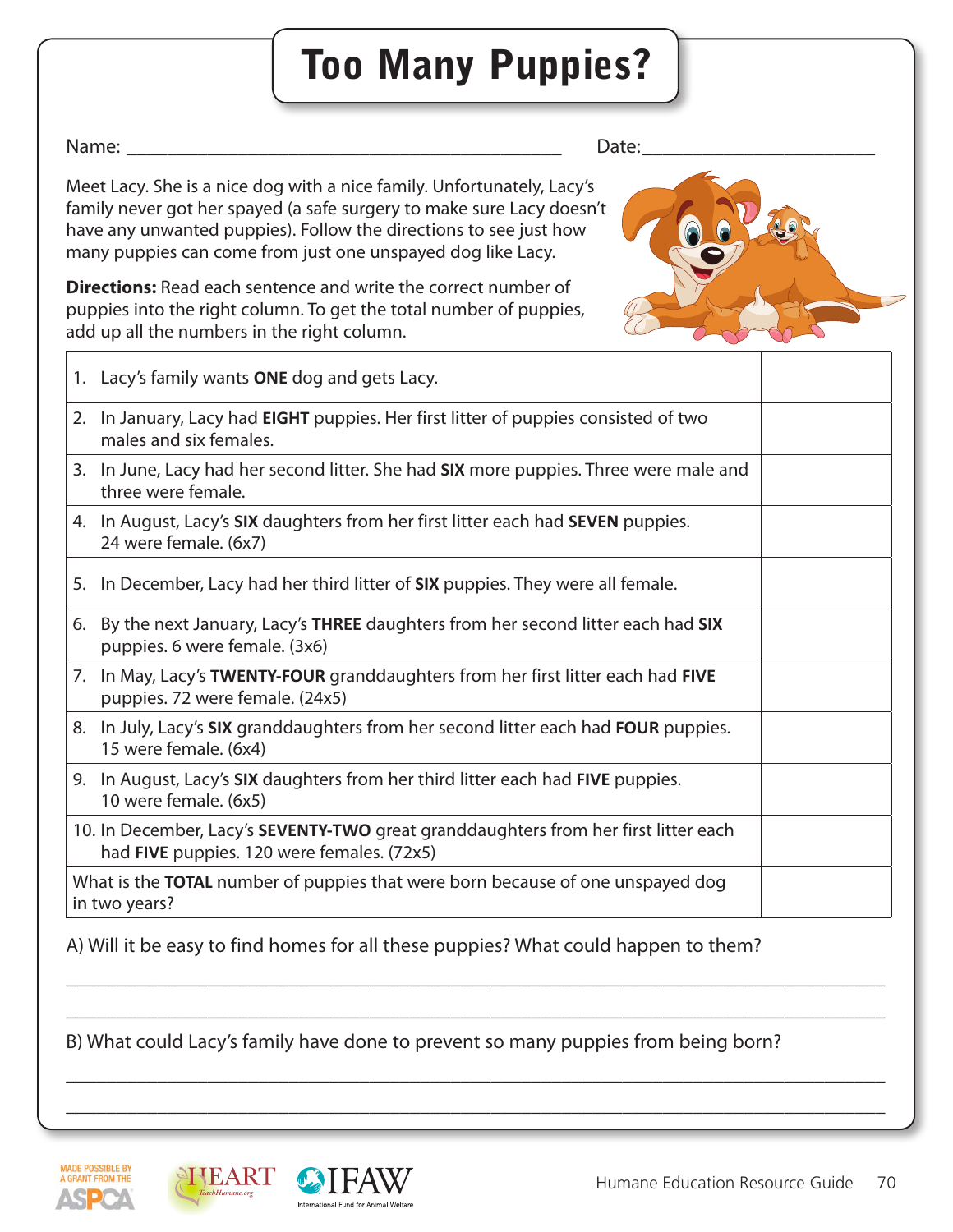# Too Many Puppies?

#### Name: \_\_\_\_\_\_\_\_\_\_\_\_\_\_\_\_\_\_\_\_\_\_\_\_\_\_\_\_\_\_\_\_\_\_\_\_\_\_\_\_\_\_\_ Date:\_\_\_\_\_\_\_\_\_\_\_\_\_\_\_\_\_\_\_\_\_\_\_

Meet Lacy. She is a nice dog with a nice family. Unfortunately, Lacy's family never got her spayed (a safe surgery to make sure Lacy doesn't have any unwanted puppies). Follow the directions to see just how many puppies can come from just one unspayed dog like Lacy.

**Directions:** Read each sentence and write the correct number of puppies into the right column. To get the total number of puppies, add up all the numbers in the right column.



A) Will it be easy to find homes for all these puppies? What could happen to them?

B) What could Lacy's family have done to prevent so many puppies from being born?

\_\_\_\_\_\_\_\_\_\_\_\_\_\_\_\_\_\_\_\_\_\_\_\_\_\_\_\_\_\_\_\_\_\_\_\_\_\_\_\_\_\_\_\_\_\_\_\_\_\_\_\_\_\_\_\_\_\_\_\_\_\_\_\_\_\_\_\_\_\_\_\_\_\_\_\_\_\_\_\_\_

\_\_\_\_\_\_\_\_\_\_\_\_\_\_\_\_\_\_\_\_\_\_\_\_\_\_\_\_\_\_\_\_\_\_\_\_\_\_\_\_\_\_\_\_\_\_\_\_\_\_\_\_\_\_\_\_\_\_\_\_\_\_\_\_\_\_\_\_\_\_\_\_\_\_\_\_\_\_\_\_\_

\_\_\_\_\_\_\_\_\_\_\_\_\_\_\_\_\_\_\_\_\_\_\_\_\_\_\_\_\_\_\_\_\_\_\_\_\_\_\_\_\_\_\_\_\_\_\_\_\_\_\_\_\_\_\_\_\_\_\_\_\_\_\_\_\_\_\_\_\_\_\_\_\_\_\_\_\_\_\_\_\_

\_\_\_\_\_\_\_\_\_\_\_\_\_\_\_\_\_\_\_\_\_\_\_\_\_\_\_\_\_\_\_\_\_\_\_\_\_\_\_\_\_\_\_\_\_\_\_\_\_\_\_\_\_\_\_\_\_\_\_\_\_\_\_\_\_\_\_\_\_\_\_\_\_\_\_\_\_\_\_\_\_